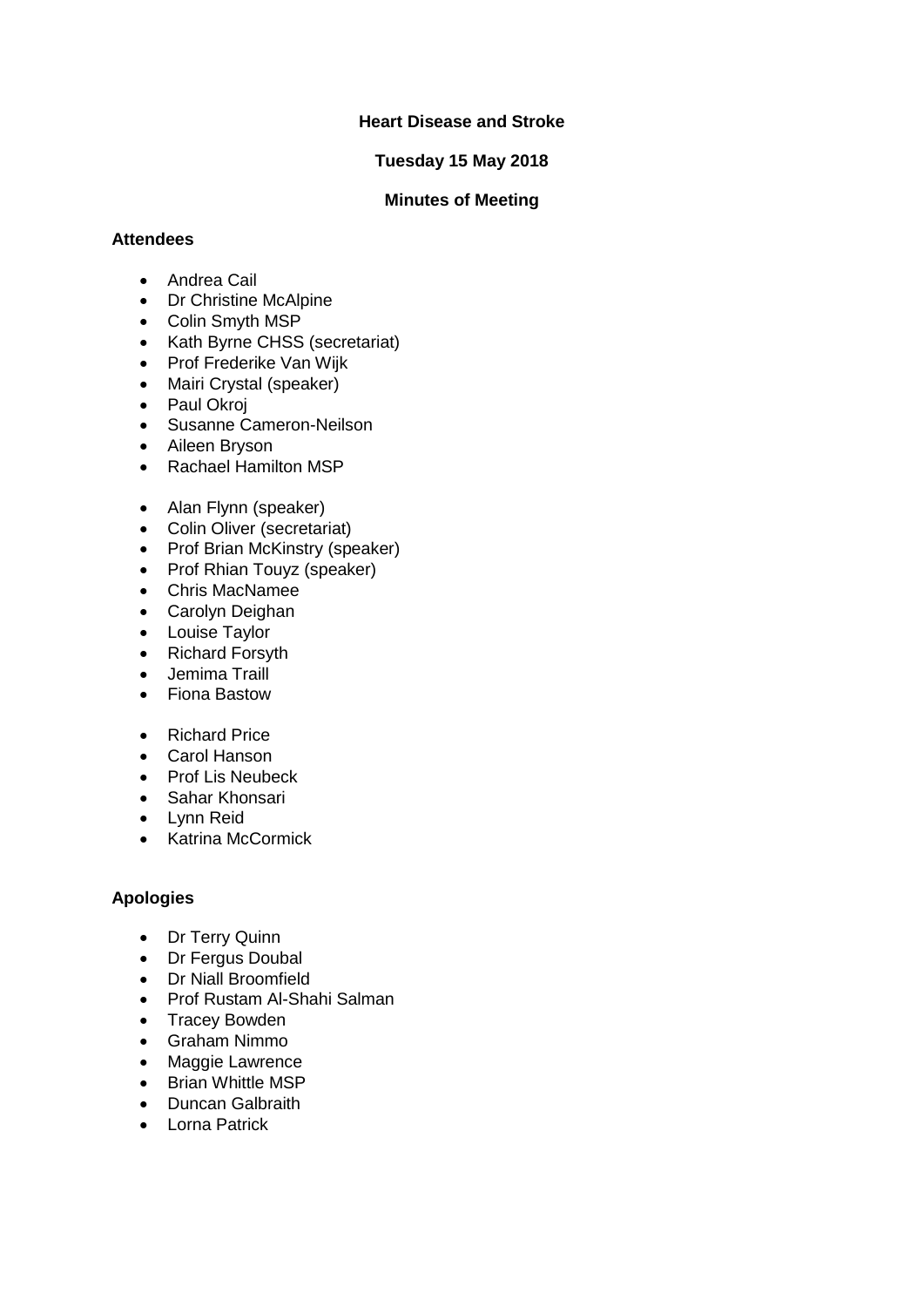### **1. Welcome and apologies**

Co-convenor Colin Smyth (CS) welcomed everyone. Apologies received by secretariat are listed above.

### **2. Minutes of last meeting**

Minutes were approved from previous meeting.

CS gave update to previous CPG meeting held 20 February 2018 on psychological support. Following this meeting, a letter was sent to the Cabinet Secretary for Health outlining concerns. A reply was received.

**ACTION:** all members to receive an email copy of Cab Sec's reply

### **3. Topic discussion: Hypertension in Scotland**

CS introduced four speakers: Alan Flynn, Prof Brian McKinstry, Mairi Crystal, Prof Rhian Touyz.

#### **Alan Flynn:**

Retired project manager.

Had a stroke two years ago. Alan knew he was hypertensive before his stroke. He was advised he was on cusp of hypertension but not high enough to medicate. He now does blood pressure (BP) checks for Stroke Association, as a volunteer.

Spoke of his experience and raised three summary points for discussion: Awareness. How can we get our wider community to care? He suggested education for children.

Guidelines and hypertension threshold. Is there a low cost intervention? Screening. Should we?

#### **Prof. Brian McKinstry**

General practitioner and Professor of Primary Care eHealth, University of Edinburgh.

Gave overview of scale of problem with hypertension, including: 1 in 4 adults have high BP, there are 1.2 million appointments in Scotland very year just for measuring blood pressures, ageing population means the problem is set to increase. By 2030 prevalence is set to double.

Said BP measured in surgery is a very poor indicator of hypertension: approximately 15 to 20% have so-called 'white coat syndrome'. It also takes up too much of a GP's time. Prof McKinstry then gave an overview of benefits of self-monitoring. Then spoke of their experience trialling tele-monitoring in Lothian, whereby a person takes their own BP then sends it to their surgery for consideration. This is an app-based solution. 60% of practises in Lothian are now signed up to the system. It appears not have increased workload suggested it as a possible solution to accuracy of readings and to workload for GPs.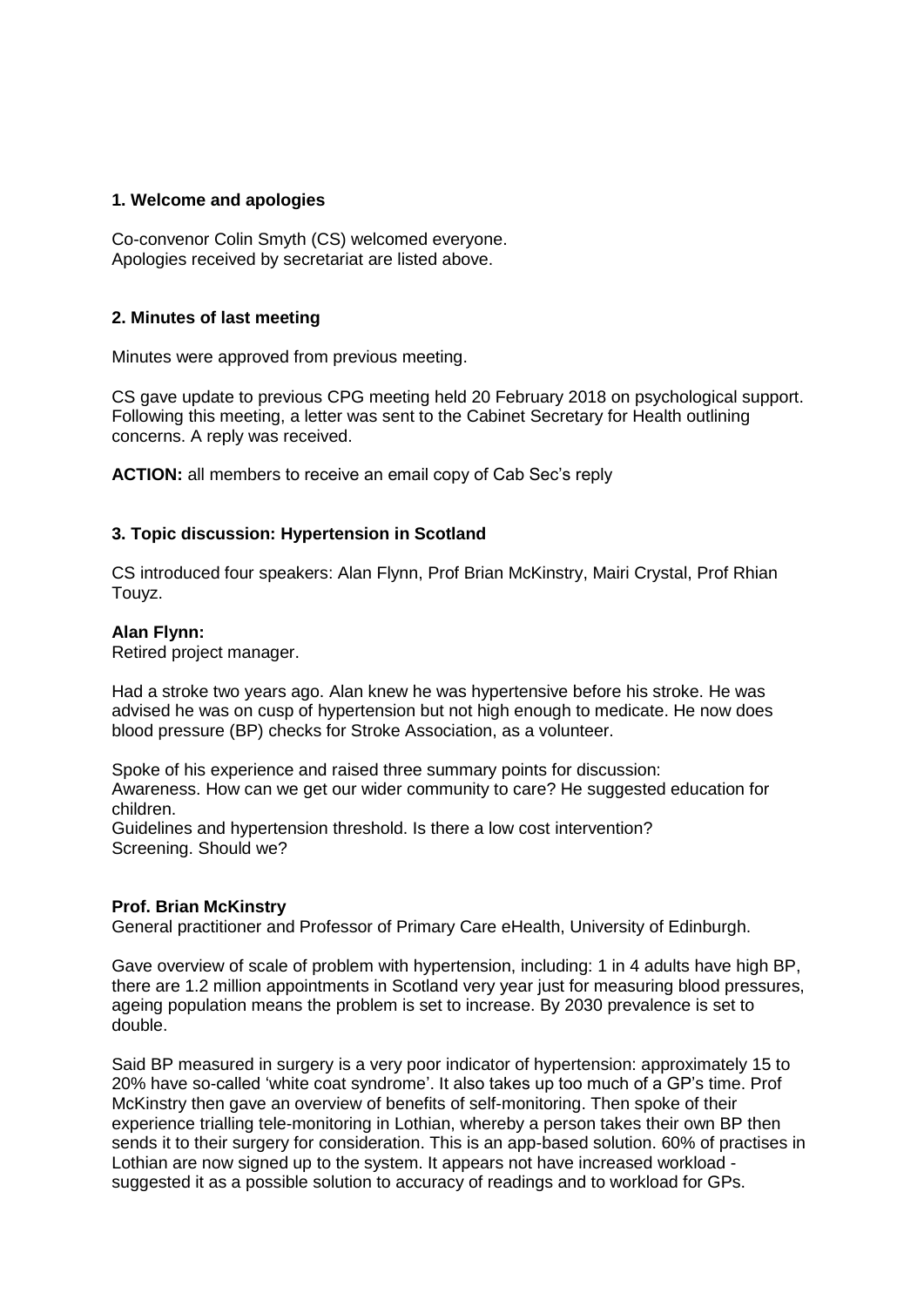### **ACTION**: presentation to be circulated to all attendees

# **Mairi Crystal**

Head of stroke nurse service at CHSS. Mairi also said that she has hypertension, which is well-controlled.

CHSS' stroke nurse service works in partnership with six health boards. Gave overview of work, meeting and supporting people affected by stroke. Said primary prevention awareness raising is very important, but secondary prevention also important.

Read some patients' comments including: patients like to have time to discuss, want info in understandable language, and are able to take on board info on BP, medications and side effects if time is taken and explanations are clear. Spoke about the pleasure she hears when someone tells her they understand. Also spoke about some people not completing course of medicine – they come off it once they feel they are in range/ are OK. Spoke about how information can help people to make choices.

Added her endorsement of tele monitoring trial Prof Brian McKinstry spoke of.

# **Prof Rhian Touyz**

Director of Institute of cardiovascular and medical sciences, University of Glasgow, and BHF Chair of cardiovascular medicine

Asked: the burden of hypertension - why should it be a health priority? Gave global picture and highlighted Scotland - 1 in 3 adults in Scotland have high BP - and its most affected areas in west Scotland. Gave list of hypertension-associated morbidities including stroke, TIA, heart disease, vascular dementia.

Asked threshold questions of BP monitoring. Is 120mm of mercury as a measure too high? Spoke about current guidelines suggesting target of 140mm. SPRINT trial in USA's conclusion was that the lower the BP the lower the risk of an event

Even a small BP reduction can have big effect - 2mm reduction equals reduction of 10% in stroke, 7% in heart disease.

Spoke of barriers to good BP control. Said public health primary prevention strategies are crucial. Need to improve awareness education and monitoring. Spoke about taking BP checks to people in their own communities including recent report from USA of success doing BP checks in barbers' shops

Asked all to be aware that this Thursday is world hypertension day (17 May).

Colin Smyth offered the floor for questions/discussion. Questions and answers included:

 Why is figure for numbers of people with hypertension on increase? Answers given as ageing population, lifestyle factors, co-morbidities.